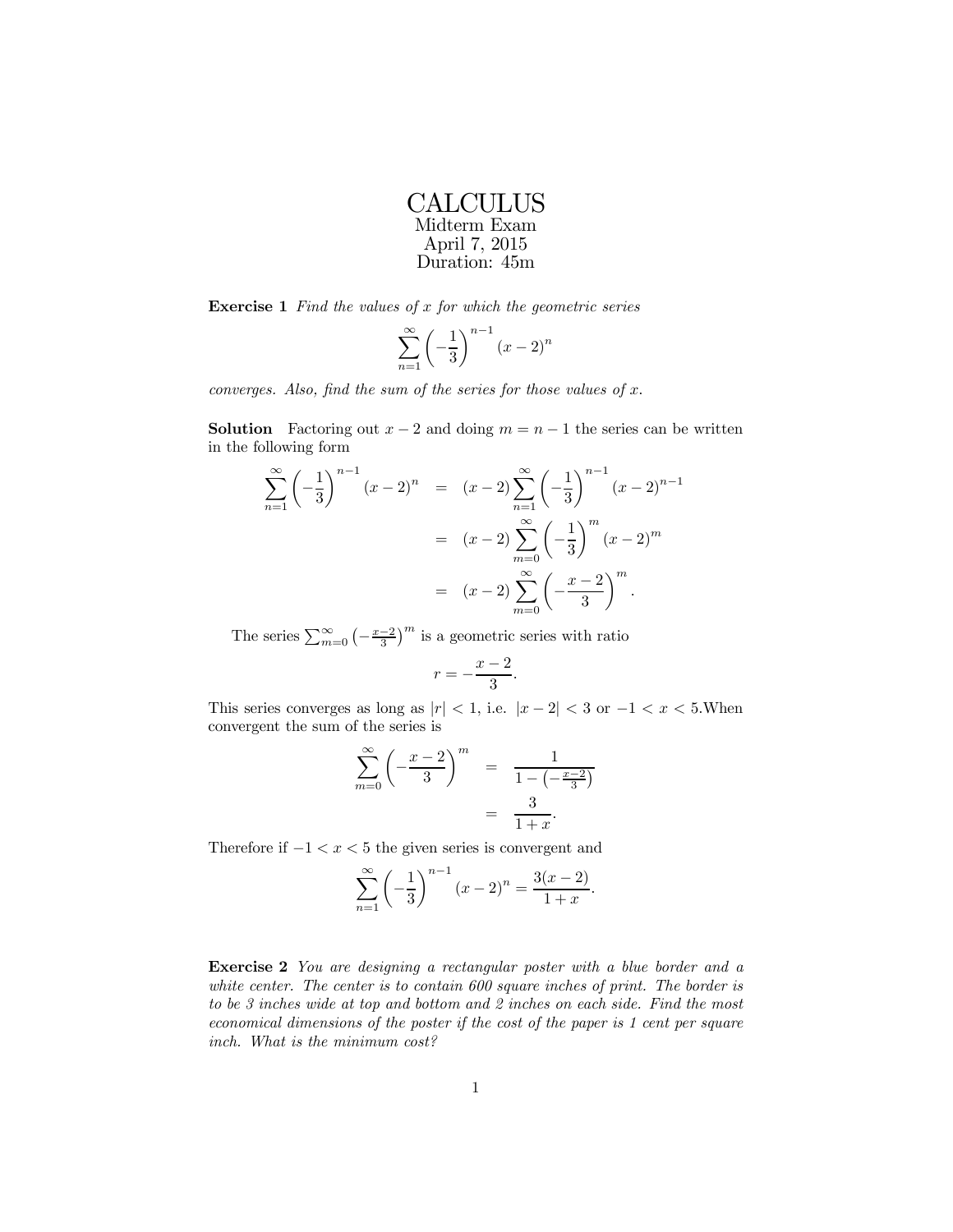Solution



We have to minimize the total cost of the poster

$$
C = (x+4)(y+6)
$$

while keeping the area of the center fixed

$$
xy = 600.
$$

From this condition we obtain

$$
y = \frac{600}{x}
$$

and

$$
C = (x+4)(\frac{600}{x} + 6)
$$
  
= 624 + 6x +  $\frac{2400}{x}$ .

Therefore, we have to find the minimum of this function in the region  $x > 0$ . The critical points are the solutions of the equation

$$
C' = 6 - \frac{2400}{x^2} = 0
$$